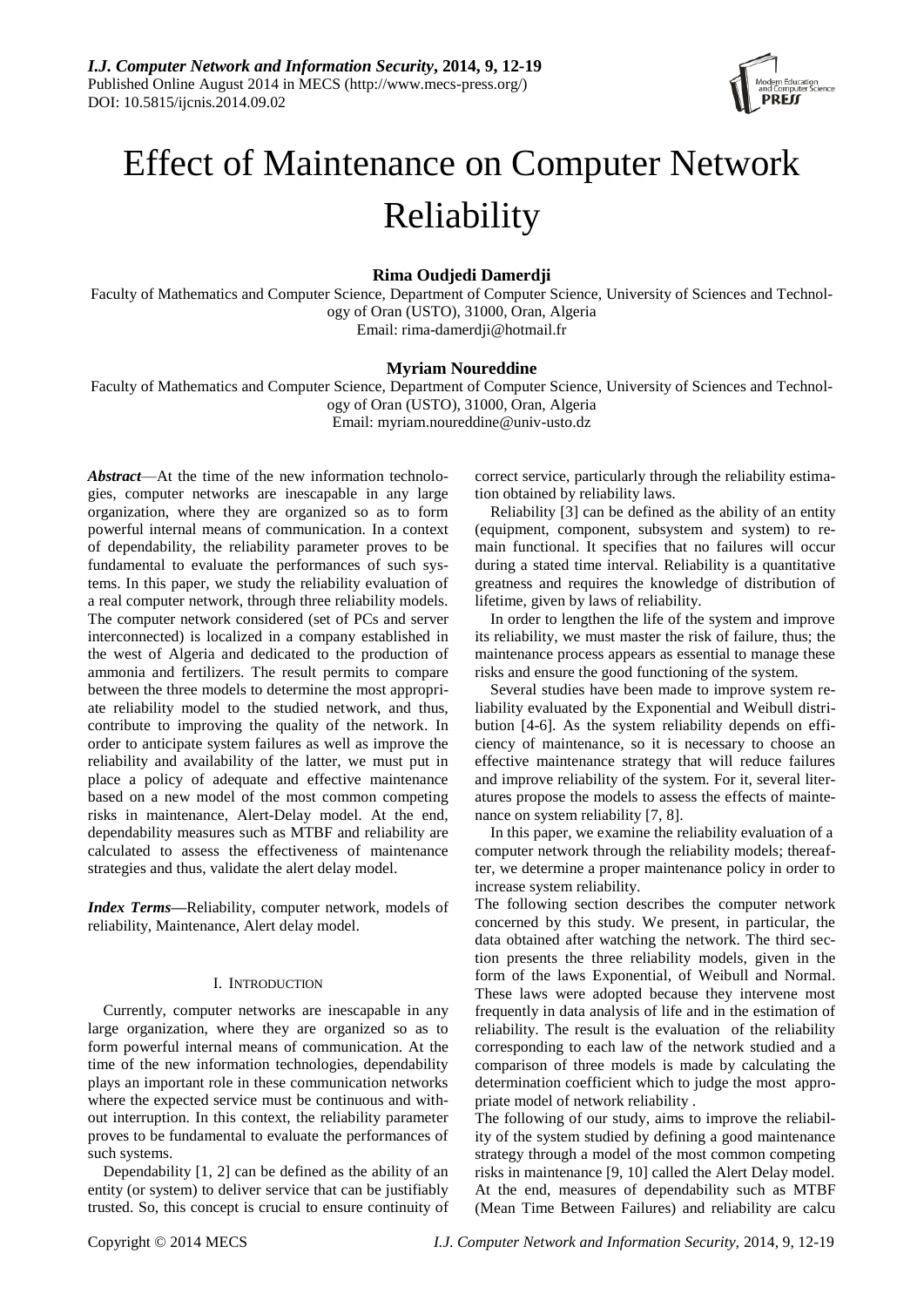lated to assess the effectiveness of strategies for maintenance and then validate the model studied.

## II. RELIABILITY LAWS

In this section we will state at first the main laws of reliability, and then we will present the adopted laws.

#### *A. State of the Art*

Among the various usual laws reliability, we have identified the following laws: the Log-normal law (Galton law or Gibrat law), the Gamma law, the Gompertz-Makeham law, the Birnbaum-Saunders law, the Chisquared law, the Beta law, the Exponential law, the Weibull law and the Normal law.

*Lognormal law:* a continuous random variable and positive T is distributed according to a lognormal distribution if its natural logarithm is distributed according to a normal distribution [3]. This distribution is widely used to model data of life; especially in mechanical fatigue failures .The lognormal distribution is a law with two parameters.

*Gamma law:* it is a law that can model a system of three phases of life, but it is inadequate for modeling human life (decrease too fast).It is applied as a probability model for predicting the lifetime of the devices which are subject to wear such as motor vehicles or mechanical devices. The gamma distribution is a law with two parameters, which can be generalized by several laws such as the exponential [11].

*Gompertz-Makeham law:* in terms of reliability theory the Gompertz-Makeham law of mortality represents a failure law where the hazard rate is a mixture of failure distribution of non-aging and the failure distribution of aging with exponential increase in failure rates [12].

As the Weibull distribution, the Gompertz law represents a process of change of state of which the risk varies monotonically as a function of time.

*Birnbaum-Saunders law:* to characterize failure due to crack propagation by fatigue, Birnbaum and Saunders (1969) proposed a distribution of life based on two parameters [13]. This distribution can be used to model lifetime data and it is widely applicable to model failure times of fatiguing materials [14, 15].

*Chi-squared law:* Chi-squared law, or the Pearson, does not serve to model directly the reliability, but essentially in the calculation of confidence limits around a measured failure rate. It is well-known for testing the goodness-of-fit. Chi-squared law is characterized by a positive parameter called degree of freedom and defined that for positive values [16].

*Beta law*: this law is, inparticular, the probability that material survives until time *t*, when you try *n* material, hence its interest in assessing the duration of reliability testing. The Beta law has two parameters and this law presents the advantage to benefit from parameters of shape: these latter allow giving to the beta law a shape close to other laws [17].

*Exponential law:* this model has many applications in various fields. It perfectly describes the life of materials that undergo brutal and chance failures [11], and is commonly used in electronics reliability to describe the period during which the failure rate of the equipment is considered as constant [18].

*Weibull law*: the Weibull distribution is often used in the field of the analysis of life, thanks to its flexibility, it allows to represent at least approximately infinite probability distributions [19].This distribution is named after the Swedish professor Walodi Weibull, which showed the usefulness of this distribution to model various types of data [3, 11].

*Normal law:* in reliability, the normal distribution is used to represent the lifetime distribution of devices at the end of life (wear) [20, 21]. This is one of the main probability distributions [22], and is a theoretical distribution, in that it is a mathematical idealization.

#### *B. Adopted Reliability Laws*

In analysis reliability and among distribution functions, our choice carried on the three most widespread reliability models, given in the form of the Exponential laws, of Weibull and Normal.

In general, these popular models are dedicated to specific applications (electronic, mechanical, etc...) and we propose to apply them to the real computer network.

*Definition of the exponential model:* the exponential distribution is defined by a single parameter, the failure rate λ, where λ is a strictly positive real constant [18].

Let «exp» classical exponential function. The reliability function  $R(t)$  also called survival function where t is the time unit  $(t \ge 0)$  is expressed by [20]:

$$
R(t) = exp(-\lambda t) \tag{1}
$$

*Definition of the Weibull model:* the basic Weibull model [3] has two parameters, the shape parameter (β) and the scale parameter (η):

**-** β : shape parameter  $β > 0$ ; it defines the type of degradation phenomenon in question.

**-** η : scale parameter η > 0, and is a unit of time.

Extensions are introduced by adding parameters [23]. Among them, the location parameter  $(\gamma, \gamma \geq 0)$  is considered giving the more general form of the Weibull model: the three parameters  $(γ, β, η)$  of the Weibull distribution [3].

The general Weibull model is a reliability law with the three parameters that permit to describe the three phases of system life (youth or infant mortality, useful life, wearout), widely known as the bathtub curve in the dependability domain [18, 19, 24].

The description of the three phases of a device life is specified through the shape parameter  $\beta$ , as follows [11, 19]:

**-** If the failure rate decreases over time then β <1, and the component is in its infantile period or youth defects.

**-** If the failure rate is constant over time then β =1, and is called the period of useful life or random of failures. Components follow an exponential distribution.

**-** If the failure rate increases with time then β >1, and the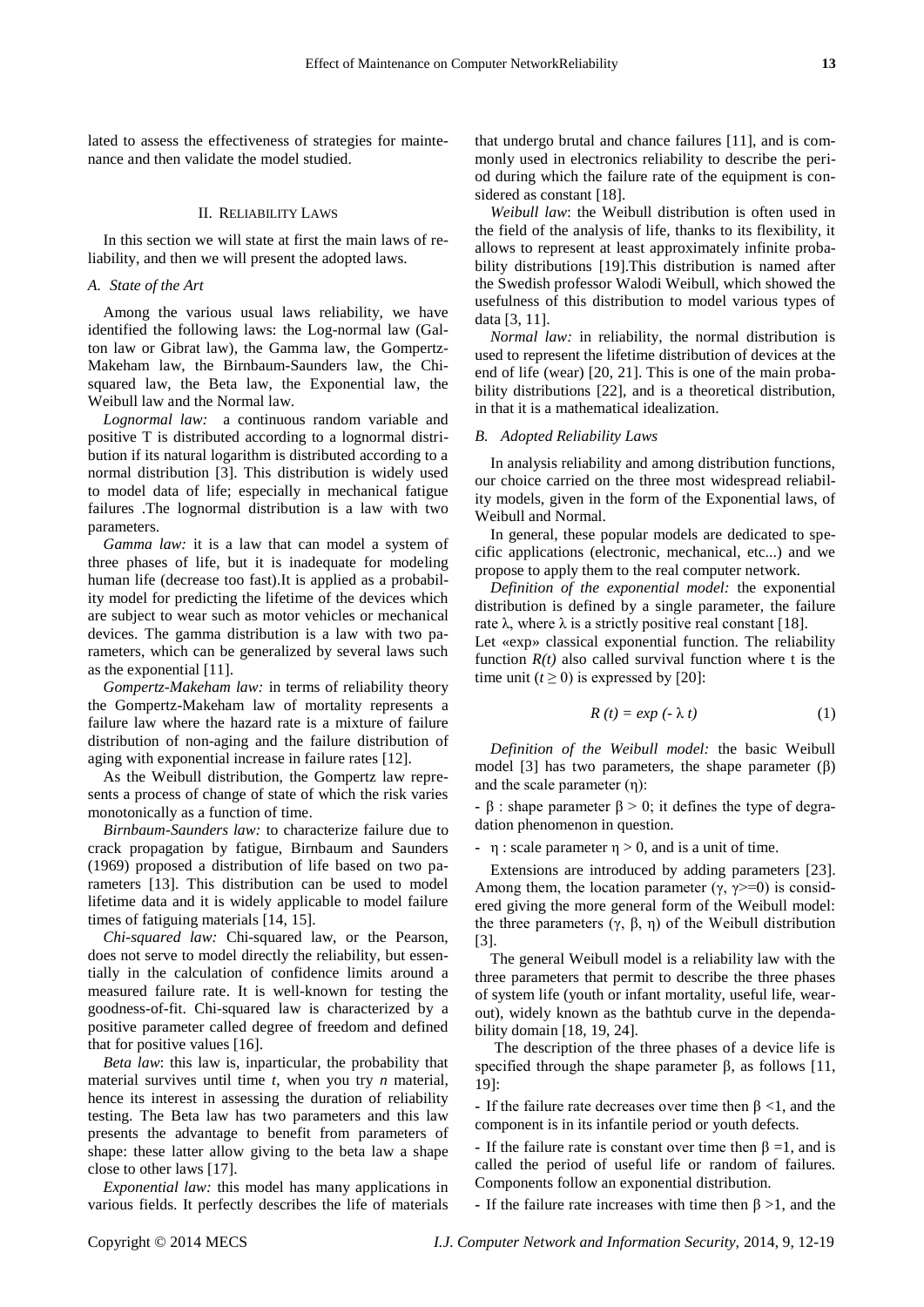period is said to wear out or aging.

Note there are a variety of symbols in literature for the same parameters. For example,  $\alpha$  is designing for the shape parameter and β for the scale parameter [23].

There are many variants and we adopt the three parameters Weibull distribution. In this case, the formula for the survival function is [22]:

$$
R(t) = exp - ((t - \gamma)/\eta)^{\beta}.
$$
 (2)

*Definition of the Normal model:* this distribution was highlighted by Gauss and allows modeling many biometric studies. Its probability density draws a curve called the bell curve or Gaussian curve. It is defined by two parameters, the mean  $(\mu)$  and the parameter  $\sigma$ , where σ is either positive or null:

**-** : determine the position of the curve.

**-** σ : determine the scale ,the values dispersion around the mean.

The reliability function is given by:

$$
R(t)=1-\phi((t-\mu)/\sigma). \tag{3}
$$

Where u is the mean value;  $\sigma$  is the standard deviation and  $\phi$  is the distribution function of the normal distribution [20].

#### III. SPECIFICATION OF THE COMPUTER NETWORK

The considered computer network, localized in an industrial company, consists of PCs and server interconnected. In the context of dependability, a preliminary analysis of dysfunctions of the network is necessary.

# *A. Principle of the Dysfunctions Analysis*

Having a real computer network and using a utility called "The Dude" [25], we could collect data on different network failures and their duration for a fixed period. The Dude is a network monitoring program; it automatically analyzes all devices (printers, switches, PCs, servers,…etc) within an intranet network to draw a map of the network (Fig. 1).



Fig 1: The network map.

The Dude program also monitors all services and alerts in case of failures on any device.

Thus, we have identified the various failures as well as their durations for seven days observation [26]. For example, consider a part of the network with two failures (Fig. 2); the failure 5 (in red color) 'Service disk on MBAREK (a computer name in the network) is now not available' begins at 11:22:35 and finish at 11:26:06, for a duration of 211 seconds.



Fig 2: The failure 5 in the third day.

#### *B. Identification of Failures*

After observation of the network, we had 351 failures from 9 hours until 15 hours for seven days. At each detected failure is associated its duration, calculated (in seconds) from the beginning and end of the failure, during the observation period.

The following table (Table 1) shows all failures detected in the 6th day.

Table 1: Example of identified failures with duration

| Failures  | Start<br>of failure | End of<br>failure | Duration |  |  |
|-----------|---------------------|-------------------|----------|--|--|
| 3th day   |                     |                   |          |  |  |
| .         | .                   | .                 | .        |  |  |
| Failure 5 | 11:22:35            | 11:26:06          | 211      |  |  |
| .         | .                   | .                 | .        |  |  |
| 6th day   |                     |                   |          |  |  |
| Failure 1 | 08:59:03            | 08:59:23          | 20       |  |  |
| Failure 2 | 09:22:29            | 09:25:59          | 210      |  |  |
| Failure 3 | 09:31:55            | 09:32:46          | 51       |  |  |
| Failure 4 | 09:32:10            | 09:33:30          | 80       |  |  |
| Failure 5 | 10:26:38            | 10:30:09          | 211      |  |  |
| Failure 6 | 11:37:29            | 12:05:23          | 1674     |  |  |
| Failure 7 | 11:37:29            | 12:05:23          | 1674     |  |  |
| Failure 8 | 11:58:55            | 12:02:22          | 207      |  |  |

All durations of failures on each day and the duration of all failures reported during the observation period are given in the following Table:

| Day                     | Duration of failures |
|-------------------------|----------------------|
| $1st$ day               | 267697               |
| $2nd$ day               | 153163               |
| $3rd$ day               | 562827               |
| $4th$ day               | 167013               |
| $5th$ day               | 39110                |
| $6th$ day               | 4127                 |
| $7th$ day               | 3541                 |
| <b>Failure duration</b> | 1197478              |

Table 2: Failures with duration

These data allowed us to generate the parameters of the selected models and calculate the network reliability.

#### IV. RELIABILITY MODELS FOR THE NETWORK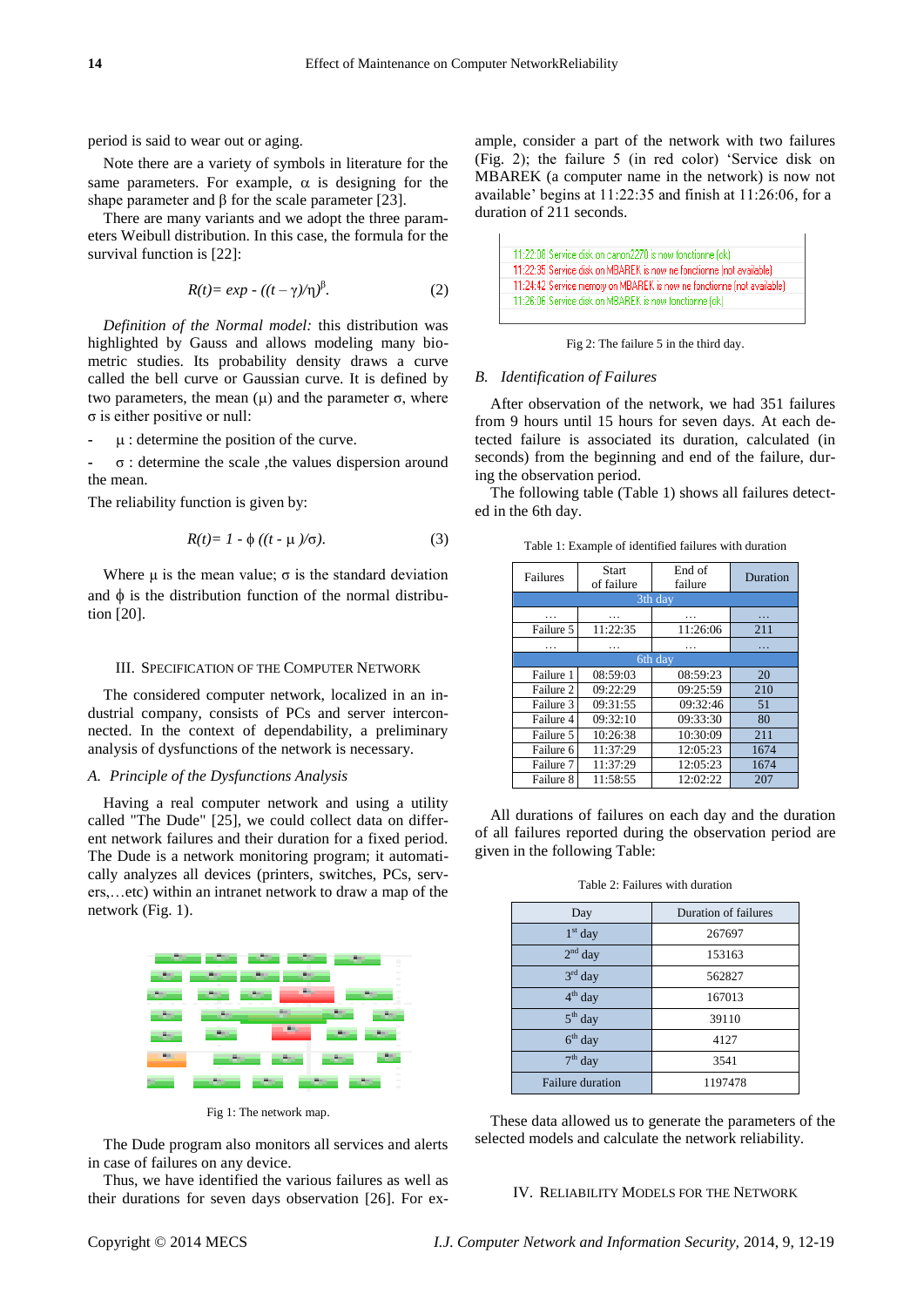We applied the three adopted reliability models to the computer network.

To estimate the network reliability, and to test the choice of model, we have developed a software [26], including a database of failures; this software allows the generation of parameters (Fig. 3), estimating the network reliability with its associated function (Fig. 4), according to the three models and during an interval time [0, 1008] (6hrs of failures/ day, for 7 days).

# *A. Generation of Parameters for Reliability Models*

Application of the exponential model: from the observation of times and failures, we calculate the MTBF which represents the mean time between failures, formula for calculating the MTBF is [18, 27, 28]:

$$
MTBF = \frac{Total \quad up \quad time(TBF)}{Number \quad of \quad failures}
$$
 (4)

Knowing that *TBF* is calculated by:

## *TBF = duration of observation – duration of failures.* (5)

In this case, the parameter  $\lambda$  of the exponential model is the inverse of the value of the MTBF. We obtain:

- $\textbf{F} = 2431322.$
- **-** *MTBF* = 6926.8433.
- **-** *λ*= 0.00014437.

Application of the Weibull model: given the complexity of calculating the three parameters of the Weibull law, we used a classical tool 'Easyfit' [29], well known for the calculation of distribution functions.

So from the data of failures, we obtain:

- **-** The shape parameter, the value 0.56957 (β being less than 1, we are in the period of youth).
- **-** The scale parameter, the value 1892.
- **-** The location parameter, the value 12.

By taking into account the β value, we can say that in the material part some components are in its infant period, also in the software part where at the beginning there are undetected bugs that make the failure decrease progressively of their detection and correction.

*Application of the Normal model:* considering the values (xi) the duration of failures, values ni) representing the corresponding effective for a duration of failure concerned and (n) the number of failures, the values of two parameters  $\mu$  and  $\sigma$  are generated: the mean  $\mu$  is calculated out conventionally by  $(xi.ni)$  / n and  $\sigma$ represents the standard deviation.

We obtain:

- $\mu = 3411.61823$ .
- $\sigma$  = 17534.0882.

## *B. Network Reliability*

As the reliability is a function of time, we considered the time  $t = 1008$  hours with unit of time equal to 100.

Following parameters (Fig. 3) of each law and by application of the respective formulas  $(1)$ ,  $(2)$ ,  $(3)$ , the developed software calculates the reliability of each model for the time  $t = 3628800$  sec or  $t = 1008$  hrs.



Fig 3: Parameters and reliability of each model.

The following figure gives the curves (Fig. 4) for each reliability models and for the time duration.



Fig 4: Representation of reliability models.

Note that for  $t = 0$ , reliability is equal to 1, the commissioning of the system does not encounter any failure in the exponential and Weibull laws. Then reliability decreases as the lifetime of the system decreases over time.

The reliability presented by the Weibull law is declining relative to other laws, failures occur quickly due to youth defects because  $β < 1$ .

## *C. Comparison of Models and Interpretation*

To test the choice of model, we apply the notion of determination coefficient (r2) [30], well known in the domains of descriptive statistical. The coefficient of determination allows judging the model through its value: when the determination coefficient  $(r<sup>3</sup>)$  is equal or close to 1, then the model is accepted. The coefficient of de-

termination (r 3 is expressed by the general formula [30]:

\n
$$
r^{2} = \frac{\left[n \sum_{i=1}^{n} x_{i} y_{i} - \left(\sum_{i=1}^{n} x_{i}\right)\left(\sum_{i=1}^{n} y_{i}\right)\right]^{2}}{\left[n \sum_{i=1}^{n} x_{i}^{2} - \left(\sum_{i=1}^{n} x_{i}^{2}\right)^{2}\right]\left[n \sum_{i=1}^{n} y_{i}^{2} - \left(\sum_{i=1}^{n} y_{i}^{2}\right)^{2}\right]}
$$
\n(6)

In our context of reliability, we consider

**-**  $x_i$  as the time unit,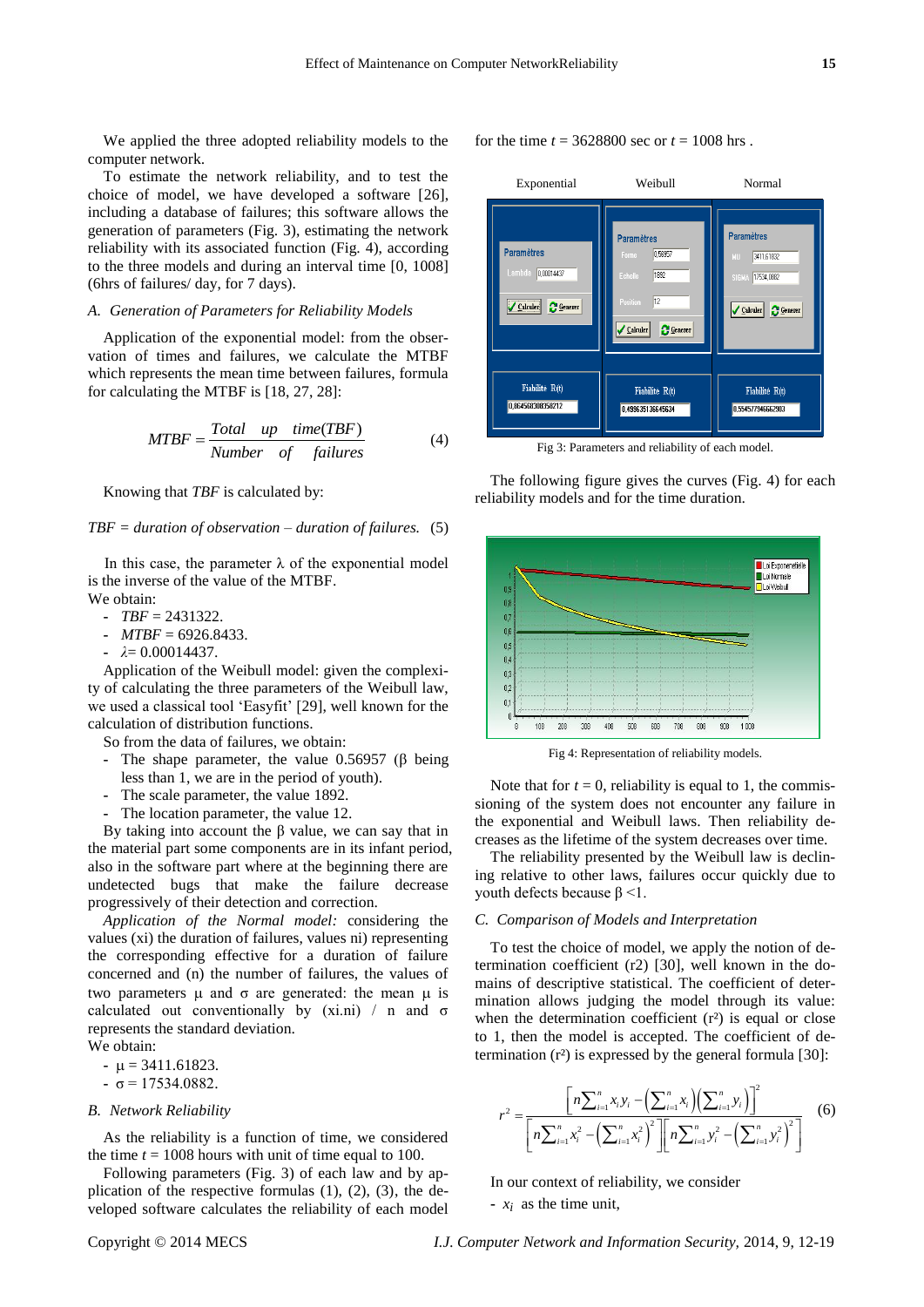-  $y_i$  as the reliability function for  $x_i$ ,

**-** *n* as the number of calculation units.

As the interval time is from 0 to 1008, the step is 100 and we deduce  $n = 12$  by adding the last value. The software gives the value of the function  $y_i$  for each  $x_i$  (see the obtained values in the fig. 4).

From these values and with the formula (6), the developed software can calculate the determination coefficient of each law presented in fig. 5:

| Test de correlation |                |                    |  |  |
|---------------------|----------------|--------------------|--|--|
|                     | modéle         | coef_Détermination |  |  |
|                     | Exponentielle, | ,999590866704109   |  |  |
|                     | Normale        | ,999998224832092   |  |  |
|                     | weibull        | .859277710699185   |  |  |

Fig 5: Determination coefficient of three reliability model.

Following these results, we note that the coefficient of determination of both normal and exponential laws is closer to 1, with very little discrimination. This means that these two laws are best suited for the studied network reliability. The Weibull distribution is the least suitable model, which is coherent because this model is classically used in mechanical applications, where there are notions of wear.

Let us note, however; that the reliability attached to this model is close to the reliability associated with the normal distribution, as these values are calculated from parameters generated (from the data), while in the exponential law intervenes only in the failure rate calculated directly from the data. Indeed, the normal distribution is used to represent the distribution of lifetimes at the end of life (wear) because the failure rate is still increasing.

This explains that eventually the exponential law remains a powerful and interesting model.

## V. DEFINITION OF MAINTENANCE POLICY

In order to lengthen the life of the system and improve its reliability, we must master the risk of failure, thus, the maintenance process appears as essential to manage these risks and ensure the good functioning of the system.

Thereby, the following of our study aims to improve the reliability of the system studied by defining a good maintenance strategy through a model of the most common competing risks in maintenance called the Alert Delay model.

#### *A. Alert Delay Model*

Definition of the Alert Delay model: this model allows situating the preventive maintenance policy compared to the occurrence of failure and after the alert; the choice of this model is that it allows also have an initial insight into

the effectiveness of maintenance. The use of this model, can determine the time and the nature of the maintenance to be performed.

The system sends an alert just before failure, it requires delay ε to perform preventive maintenance after alert [31], is defined by:

$$
Y = p Z + \varepsilon \tag{7}
$$

**Where** 

**-** Y is the duration of preventive maintenance (PM).

- **-** Z is the duration of corrective maintenance (CM).
- **-**  $p \in [0,1]$ , alert delivered in p Z.

Z and ε are two independent positive random variables.

This model is interesting because it considers that to have an effective preventive maintenance it should take place before the failure, what occurs when  $Y = p Z$ .

Similarly, for having a policy of ideal preventive maintenance, it must be performed as late as possible that is to say just before the failure, this can be expressed by a p close to 1.

Thus, the preventive maintenance will be efficient if the alert is not delivered too early and if the delay is short (p should be close to 1).

The alert delay model includes several particular cases:

- **-** If  $p = 0$ ,  $Y = \varepsilon$ , so Y and Z are independent.
- **-** If  $p = 1$ ,  $Y = Z + \varepsilon > Z$ , so only CM (failures) are observed.
- If there is not delay after the alert  $\varepsilon = 0$ ,  $Y = p Z$ , so only PM are observed.

Our objective is to define a maintenance policy of the system studied to improve the reliability of the system. To do this, we will apply the model alert delay on the duration of failures given in table 2.

Application of the model Alert Delay: our approach is to vary the parameters of the model alert delay; this allows us to estimate, on the one hand, the duration of preventive maintenance or to observe a failure and, on the other hand, to determine the impact of time and the alert conducive to perform accurate and efficient maintenance [32].

These parameters are the alert delivered by the system p and the delay ε needed to perform the PM after the alert.

We consider the following random variations of the parameters (p, ε), knowing that p [0, 1].

# *B. Identification of the Maintenance Duration*

We consider two interested cases following the random variations of the parameters  $(p, \varepsilon)$ :

- **-** Case 1:  $p = 0.65$  and  $\varepsilon = 1000$ .
- **Case 2:**  $p = 0.85$  and  $ε = 5000$ .

Using the assumption (7) alert delay Model and the data presented in table 2, we were able to estimate all possible duration of preventive maintenance for each value of ε and p. The results are shown in the following table: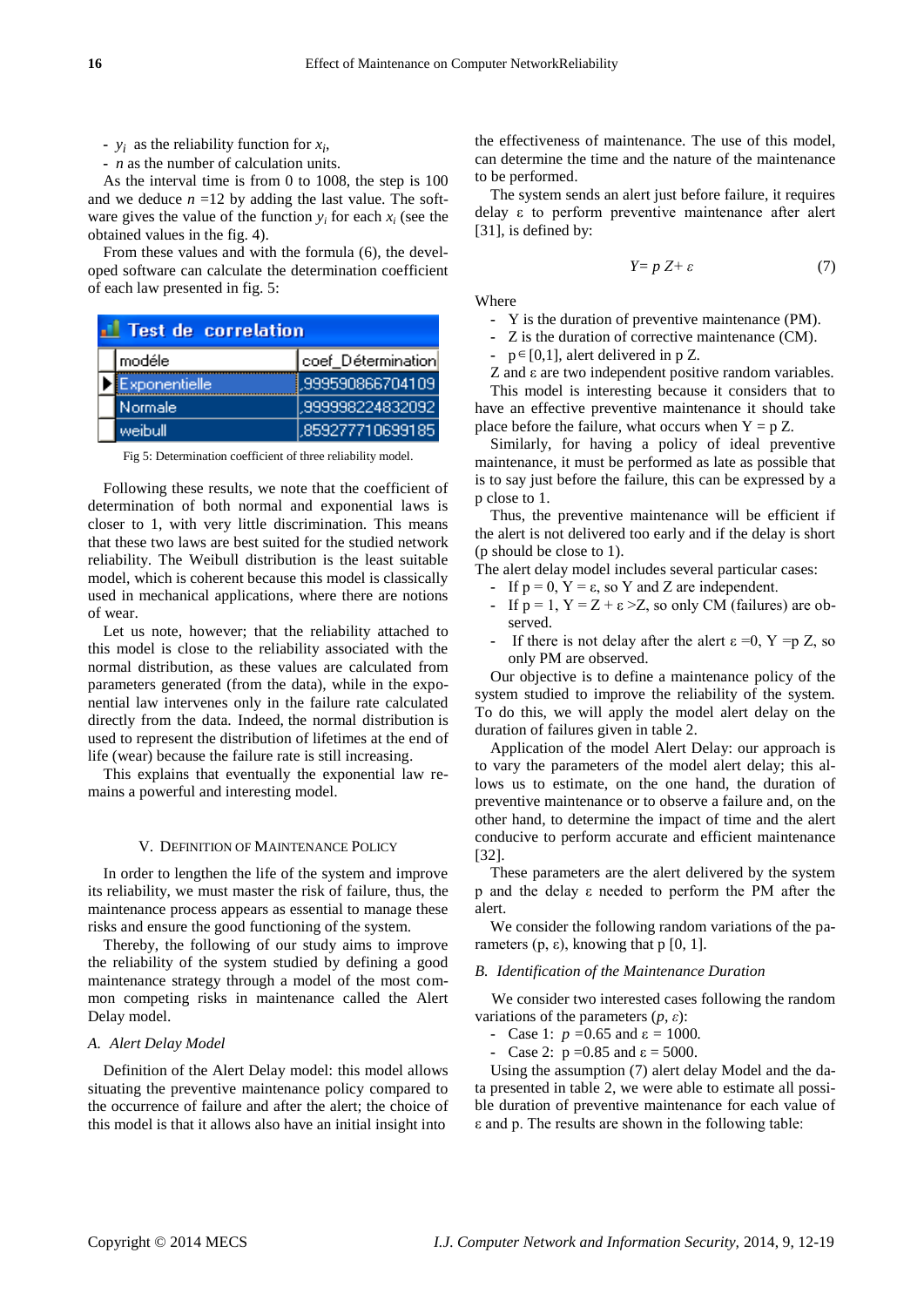Table 3: Duration of preventive maintenance

| Duration of preventive maintenance  |                                     |  |  |
|-------------------------------------|-------------------------------------|--|--|
| $p = 0.65$ and $\varepsilon = 1000$ | $p = 0.85$ and $\varepsilon = 5000$ |  |  |
| 175003.05                           | 232542.45                           |  |  |
| 102027.55                           | 137112.95                           |  |  |
| 365365.45                           | 481478.55                           |  |  |
| 109558.45                           | 146961.05                           |  |  |
| 26421.5                             | 38243.5                             |  |  |
| 3682.55                             | 8507.95                             |  |  |
| 3301.65                             | 8009.85                             |  |  |
| Number of maintenance               |                                     |  |  |
| 7 MP - 0 MC                         | 5 MP - 2MC                          |  |  |

Preventive maintenance is effective if it is performed as late as possible that is to say that the alert is not delivered too early and if the delay is short.

We notice in this table, that the durations of preventive maintenance are performed just before failure because the alert is not given too early and the delay is close to 1, therefore according to the alert delay model the maintenance is effective.

Occasionally failure may occur before preventive maintenance, this happens when  $Y > Z$  and when the alert (*p*) is close to 1, in this case the probability of a corrective maintenance is greater than the probability to perform preventive maintenance.

For example in the case 2 where ( $p = 0.85$  and  $\varepsilon =$ 5000) some failures have occurred before preventive maintenance, in these conditions, we perform corrective maintenance. However, in case 1 where  $(p = 0.65$  and  $\varepsilon$ *=* 1000) we only perform preventive maintenance as (*Y* < *Z*)

## *C. Effects of Maintenance*

Maintenance of the system is considered perfect where after maintenance, the system is refurbished, and we assume that the duration of maintenance is the availability of the system.

To evaluate the effectiveness of maintenance strategies the dependability measure the MTBF is estimated before and after performing maintenance [32].

Before maintenance, the MTBF has been calculated in the context of the exponential law and the MTBF of the system before maintenance was 6926.8433.

During duration of observation for  $t = 3628800$  sec, the MTBF of the maintenance strategy is calculated by the formula (4):

- **-** For case 1: the *MTBF<sub>1</sub>* where  $p = 0.65$  and  $\varepsilon = 1000$ is 406205.614.
- **-** For case 2: the  $MTBF_2$  where  $p = 0.85$  and  $\varepsilon = 5000$ is 367991.9571.



After maintenance, it is clear that the value of MTBF is improved. However, a good maintenance strategy is that which makes it possible to increase the state of good functioning of the system and in our case; it is the *MTBF<sup>1</sup>* which is equal to 406205.614.

This explains why the level of system operation is improving rapidly in the first case, and the fact that performs preventive maintenance permits to rejuvenate the system thus to lengthen its lifetime.

To validate this maintenance strategy, we estimate the reliability of the system through the formula (1) for  $t =$ 1008 h, so we get the following results:

- **-** For case1:  $\lambda_1 = 0.0000024618$  and  $R_i(t) =$ 0.99752157.
- **-** For case 2:  $\lambda_2$  = 0.0000027175 and  $R_2$  (t) = 0.99726456.

According to these results (Fig. 7), the maintenance strategy has to significantly improve reliability of the system from 86% to 99% (for the two cases).



Fig 7: Reliability of the system

For good maintenance strategy, we opt for the second strategy. Indeed, performing only the preventive maintenance will be very expensive.

In fact, preventive maintenance is intended to reduce the likelihood of failure but there is still a part of corrective maintenance.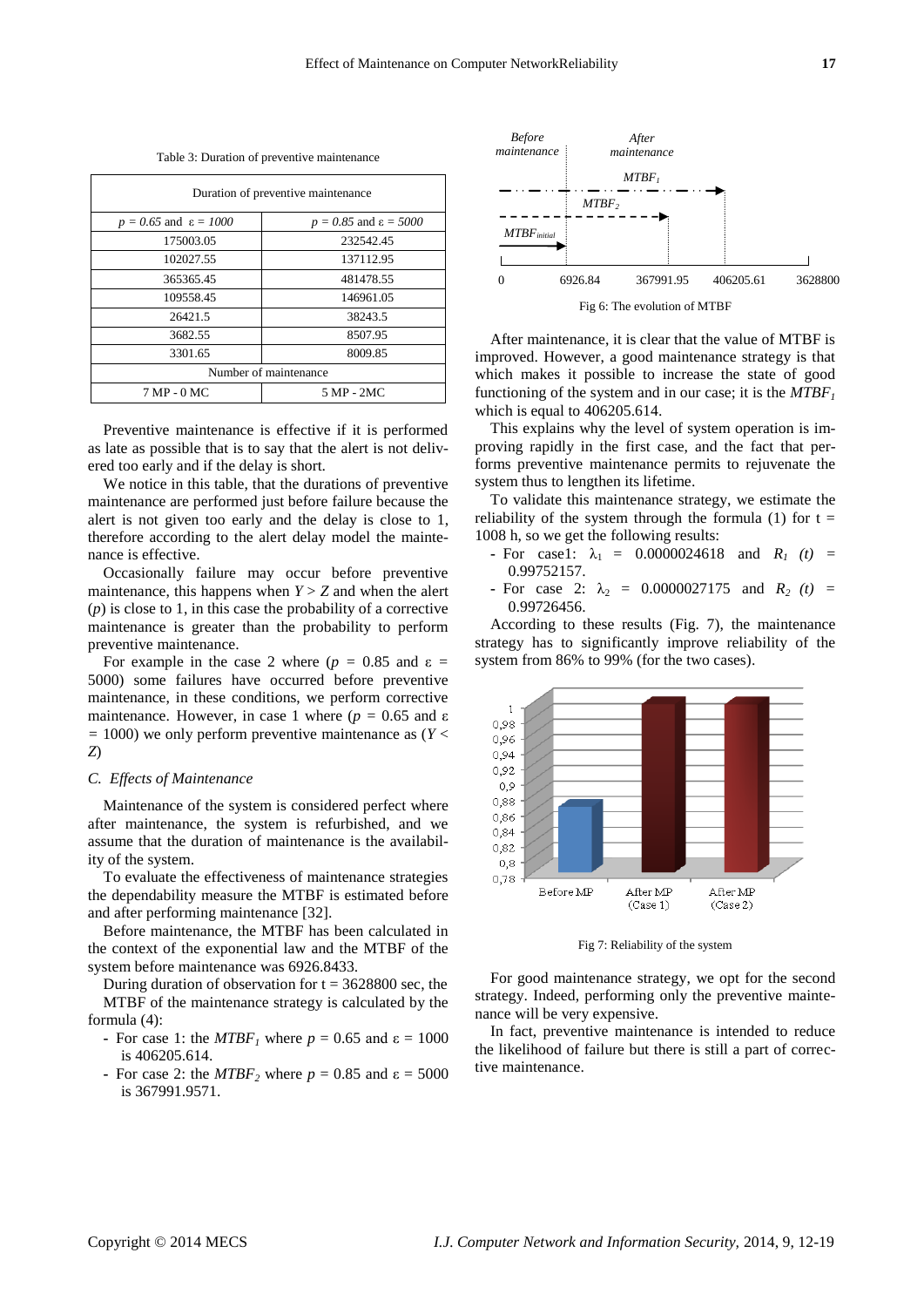## VI. CONCLUSIONS

We presented in this paper, the estimation of the computer network reliability located in a local company, according three reliability models commonly used in other domains. In order to implement the adopted models, we used the parameters of these models, the actual historical data concerning of the data collected after observation of the network.

In basing on the determination coefficient, the final result has permit to make a comparison between the three models and decide on the most appropriate reliability model to the studied network.

The study showed that the exponential model is best suited to evaluate the reliability of computer networks.

Finally, we propose to establish a policy of effective and proper maintenance using a competing risks model the more used in the context of maintenance called the Alert Delay model. In this model; the decisions of maintenance are taken according the state of system degradation.

Indeed, the maintenance operations are realized when the level of the system degradation is detected by an alarm or a failure appears.

The objective of this study is to improve system reliability and consequently ensure its state of good functioning based on a good maintenance strategy.

To evaluate the effectiveness of maintenance strategies and validate the Alert Delay model, measures of dependability are calculated order to select duration of maintenance which can gives an optimal operation of the system and to lengthen the lifetime.

To achieve this objective, the notion of competing risks and the resulting models should be studied, among these models we test the Alert Delay exponentially model given that this law is the most appropriate for the study of computer networks, we will thus apply it in the field of maintenance.

#### **REFERENCES**

- [1] A. Avižienis, J.C. Laprie and B. Randell, "Fundamental Concepts of Dependability" In Proc. of the 3rd IEEE Information Survivability Workshop (ISW-2000), USA, pp. 7-12, October 24-26, 2000.
- [2] G. Zwingelstein, "S ûret é de fonctionnement des systèmes industriels complexes," Techniques de l'Ingénieur, S825v2 / S8251, 2009.
- [3] A. Birolini, "Reliability Engineering: Theory and Practice", Springer-Verlag, Sixth Edition, Berlin, 2010.
- [4] K. Kołowrocki, Reliability of Large Multi-State Exponential Systems **,** [Reliaility](http://www.sciencedirect.com.www.sndl1.arn.dz/science/book/9780080999494) of Large and Complex Systems (Second [Edition\),](http://www.sciencedirect.com.www.sndl1.arn.dz/science/book/9780080999494) pp. 221–248, 2014, ISBN: 978-0-08- 099949-4.
- [5] K. Das, A comparative [study of exponential distribution](http://www.sciencedirect.com.www.sndl1.arn.dz/science/article/pii/S0360835207001210)  [vs Weibull distribution in machine reliability analysis in a](http://www.sciencedirect.com.www.sndl1.arn.dz/science/article/pii/S0360835207001210)

[CMS design,](http://www.sciencedirect.com.www.sndl1.arn.dz/science/article/pii/S0360835207001210) Original Research Computers & Industrial Engineering, Vol.54, Issue 1, pp. 12-33, February 2008.

- [6] B. Kwiatuszewska-Sarnecka, Reliability Improvement of Large Multi-state Series-parallel Systems, International Journal of Automation and Computing 2, pp. 57-164, 2006.
- [7] M. Krit, A. Rebai, Modeling of the effect of corrective and preventive maintenance with bathtub failure intensity, International Journal of Technology, Vol. 2, pp. 157-166, ISSN 2086-9614,2013.
- [8] E. Remy, F. Corset, S. Despéraux,L. Doyen,O. Gaudoin, An exemple of intgrated approach to technical and economic optimization of maintenance, Reliability Enigineering and System Safety, Vol. 116, pp. 8-19, 2013.
- [9] R.M. Cooke, T. Bedford, and B.H. Lindqvist, Reliability databases in perspective, IEEE Transactions on Reliability, Vol. 51, no. 3, pp. 294-310, 2002.
- [10] C. Bunea, T. Bedford, The Effect of Model Uncertainty on Maintenance Optimization, IEEE Transactions on Reliability, Vol. 51, no. 4, pp. 486- 493, 2002.
- [11] Wayn Nelson, J.Wiley and Sons, "Applied life Data Analysis", Wiley Series in Probability and Statistics, February 2005.
- [12] M.Bebbington, C.Lai, and R.Zitikis, "Modeling human mortality using mixtures of bathtub shaped failure distributions", Journal of Theroretical Biology, Vol.245, pp.528-538, 2007.
- [13] R.Tahir, N.Saaidia, "A Modified Chi-squared Goodnessof-Fit Test for the Birnbaum-Saunders Distribution", 44th journée de Statistique, 2012.
- [14] M.S.Nikulin, X.Q.Tran, "Chi-squared goodness of fit test for generalized birnbaum-saunders models for right censored data and its reliability applications", Bordeaux University, IMB, France, Vol.8, June 2013.
- [15] G. M. Cordeiro, A. J. Lemonte, "The  $\beta$ -Birnbaum– Saunders distribution: An improved distribution for fatigue life modeling", Computational Statistics & Data Analysis, Vol.55, Issue 3, pp. 1445-1461, March 2011.
- [16] ReliaSoft's Reliability Publications, Chi-Squared Distribution and Reliability Demonstration Test Design, Reliability HotWire eMagazine, Issue 116, April 2010.
- [17] A. G. Mihalache," Mod disation et évaluation de la fiabilité des systèmes mécatroniques: Application sur système embarque", Doctoral thesis in Engineering Sciences, University of Angers, December 2007.
- [18] Jitendra Singh, Rabins Porwal, S.P.Singh,"Performance Measures of Tele-Protection System Based on Networked Microwave Radio Link", IJCNIS, Vol.6, no.5, pp.21-28, 2014. DOI: 10.5815/ijcnis.2014.05.03.
- [19] ReliaSoft's Reliability Publications, Characteristics of the Weibull Distribution, Reliability HotWire eMagazine, Issue 14, April 2002.
- [20] J. Marshall, "An Introduction to Reliability and Life Distributions‖, Product Excellence using 6 Sigma Module, Reliability and Life distributions, 2012.
- [21] H. Pham, "System Reliability Concepts", System Software Reliability, Springer Series in reliability engineering, pp 9-75, 2007.
- [22] F.P.A. Coolen, "Parametric probability distributions in reliability", Encyclopedia of Quantitative Risk Analysis and Assessment, 2008.
- [23] V.Pappas, K.Adamidis and S. Loukas, "A Family of Lifetime Distributions", International Journal of Quality, Statistics, and Reliability, Vol. 2012, Article ID 760687, 2012.
- [24] G.A.Klutke, P.C.Kiessler and M.A.Wortman, "Critical Look at the bathtub curve", IEEE Transactions on reliabil